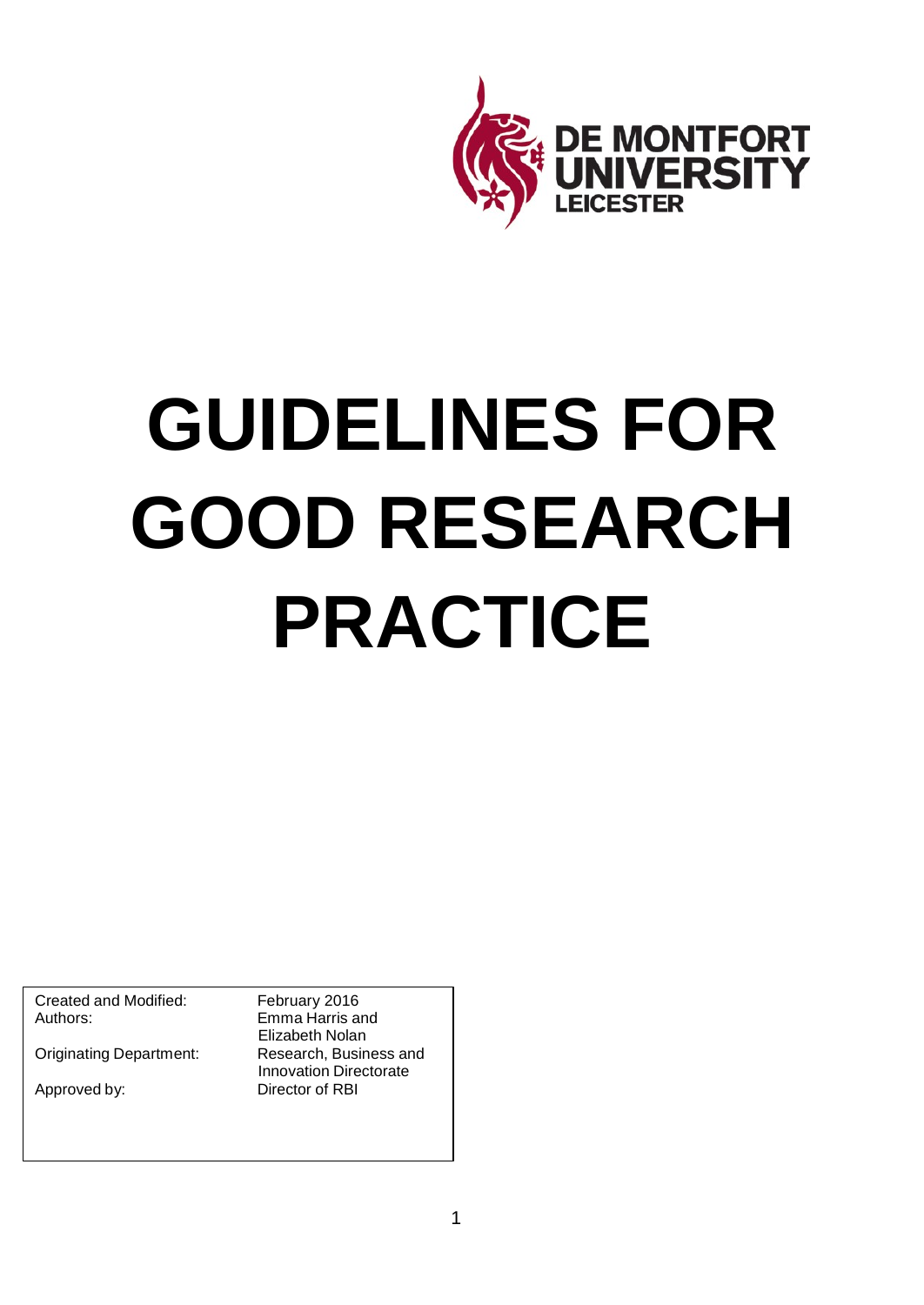# **DE MONTFORT UNIVERSITY**

#### **GUIDELINES FOR GOOD RESEARCH PRACTICE**

# **1. Introduction**

De Montfort University is committed to research excellence. These Guidelines set out the principles and the responsibilities to which researchers and the University should adhere. In order to maintain the highest standards of research quality De Montfort University upholds the principles of Universities' UK *Concordat to Support Research Integrity[1](#page-12-0)* .

All researchers acting under the auspices of De Montfort University are expected to adhere to the highest standards of professional conduct and behaviour and are expected to perform their role with honesty, integrity and respect for their colleagues, students, partners and customers/clients of the university. The University is dedicated to promoting and supporting these standards and this level of performance.

These guidelines should be read in combination with and understood to apply to those listed in other university policies, including, but not limited to: *Code of Conduct for DMU Staff [2](#page-12-1)* , *Disciplinary Procedure for Academic/Teaching Staff in Higher Education[3](#page-12-2)* , *Guidance Notes* and *Application Forms* for applying for ethical approval for each faculty[4](#page-12-3) , *General Student Regulations[5](#page-12-4)* , *Code of Practice for Research*

*Degree Students[6](#page-12-5)* , *Research Degree Regulations[7](#page-12-6) , Public Interest Disclosure (Whistle-blowing) Policy[8](#page-12-7)* , *Statement of Policy and Procedure on Conflict of Interest [9](#page-12-8)* , R*esearch Records Retention Policy[10](#page-12-9).*

While the key principles and guidelines in this policy are applicable to research in all subject areas, the guidelines from external bodies on the requirements of different disciplines can be found on the *Research Integrity and Ethics[11](#page-12-10)* web page of the University website. These should be observed in conjunction with the responsibilities outlined in this document.

All those who are involved in research at the University are expected to read these guidelines. Should you have any suggestions on how the University can further improve our research environment, please contact the Research, Business and Innovation Directorate (RBI)<sup>[12](#page-12-11)</sup>. The senior person (the Named Person) responsible for Research Integrity is the Deputy Vice-Chancellor (Research and Innovation).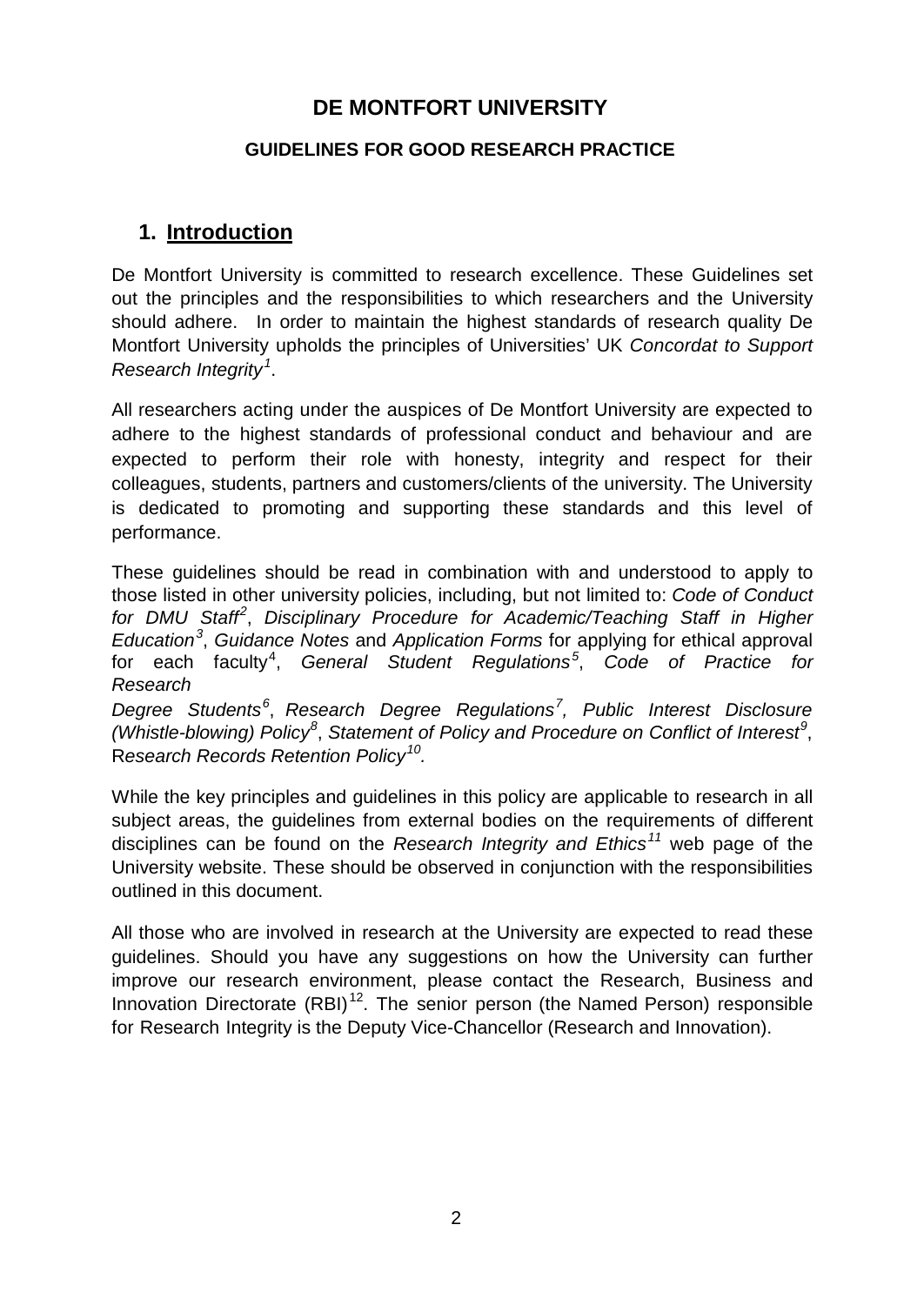# **2. Principles**

#### **2.1) Introduction**

The research environment at De Montfort University is based on the key qualities of honesty, openness, care, integrity and accountability. The University is committed to developing and nurturing a culture of research integrity. This is achieved through actively supporting researchers and defining clearly how they can comply with ethical guidelines and good research practice. The aim is to create a framework for understanding how to design, manage, conduct, and disseminate research in a conscientious and responsible manner.

#### **2.2) Definitions**

'Research' may be defined as: an original investigation undertaken in order to generate new knowledge, understanding, and insight (REF2014). It refers to all aspects of the research process. Research may also be defined by the Frascati classification $13$ .

'Researchers' are defined as: anyone who is involved in contributing to research. This includes academic, research and relevant research support staff employed by the University, and other individuals carrying out research under the auspices of the University.

There can be some confusion about the difference between research integrity and research ethics, and how the two interrelate. One of the best explanations comes from the FWO (a Research Foundation):

Research integrity is closely linked but not quite identical to research ethics. Integrity specifically involves those aspects that are linked to the quality of research practice and its results. Ethics is primarily about standards and values to be taken into account by the researcher to protect the well-being of humans and animals involved in research and the results thereof. A researcher may falsify data without immediately putting humans or animals at risk. Such a researcher does not act with integrity, for the results of his research are unreliable, but he does not engage in direct unethical conduct with respect to humans, animals and their environment. However, the fact that the use of such manipulated results may eventually cause harm to humans, animals and their environment, shows that integrity and ethics can never be completely separated. From a broad ethical point of view, falsification of research data or otherwise tampering with research data is, of course, unacceptable $14$ .

It should be further noted that: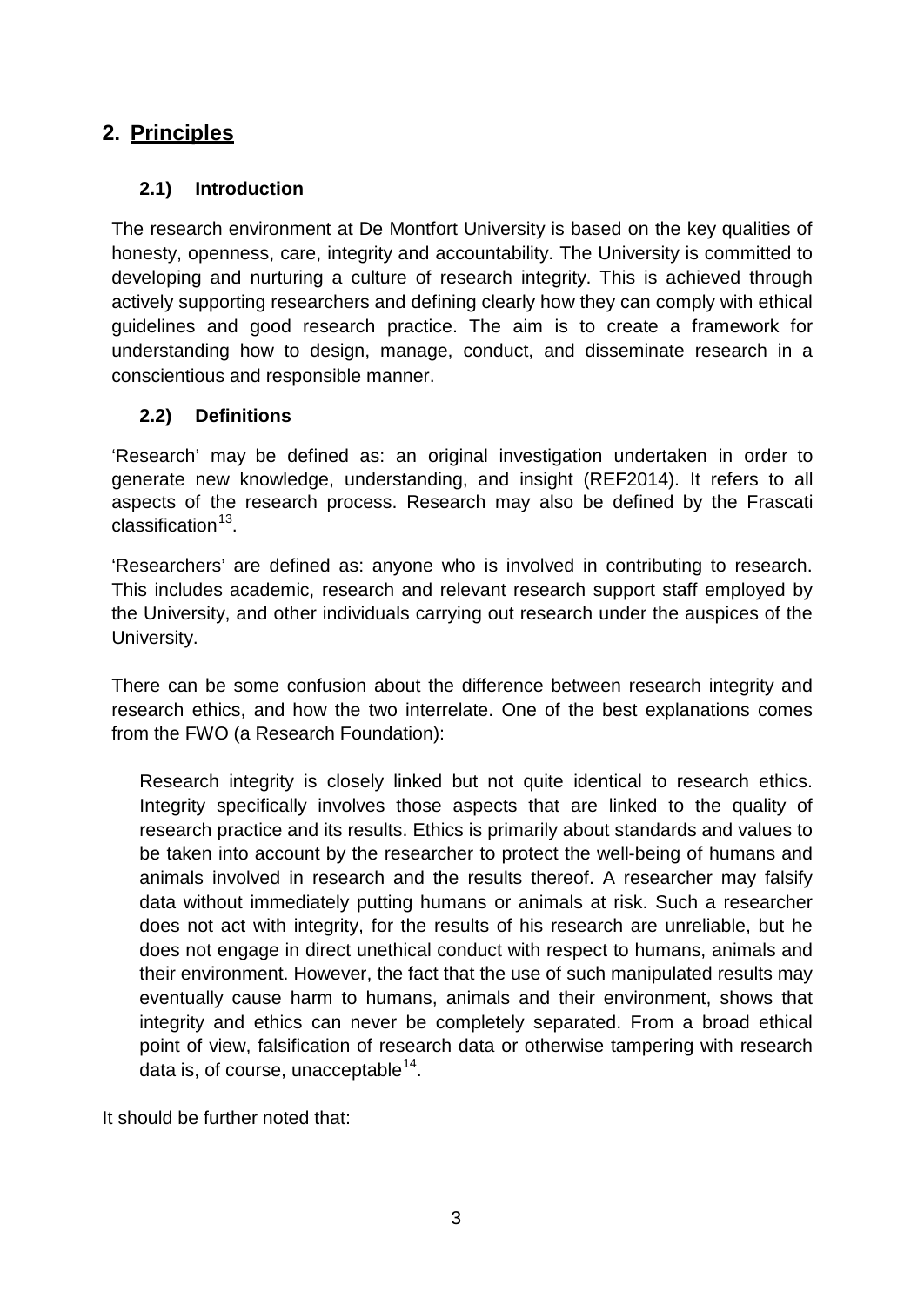- The standards of research conduct should be judged by the standards prevailing in the country in question and in relation to the time period the research was conducted.
- Poor practice in research does not include differences in the design, execution, interpretation or judgement in evaluating research methods or results, or what might be deemed academically poor research.

# **3. Research Management**

## **3.1) Values and Aims**

## *Honesty and Openness*

Researchers should be honest in respect of their own actions and intentions when undertaking research and in their responses and intentions towards the research of others. This applies to all aspects of the research process.

De Montfort University recognises the need for researchers to protect their own research interests in the process of planning their research and obtaining their results. Nevertheless, the University encourages researchers to be as open as possible in disseminating their work. Researchers should consult *Policy for Managing Open Access at DMU*[15](#page-12-14) and the *Research Data Management Policy*[16.](#page-12-15) They should also familiarise themselves with the submission processes for the university's institutional repository (DORA). Any concerns about releasing results that might affect the potential to protect the research at a later date should be referred to the RBI for advice. Researchers are encouraged to make their outputs freely available as soon as possible, in accordance with DMU's Open Access policy.

#### *Care*

Researchers should show care and respect for all participants in and subjects of research, including humans, animals, the environment, and cultural objects. Those engaged in research must also show care and respect for the stewardship of research and scholarship for future generations.

Please see subject specific guidance on the *Research Integrity and Ethics* web page for more information.

## *Integrity*

Researchers must be honest about conflict of interest issues, whether real, potential or perceived, at the earliest opportunity and at all stages of research, e.g. when applying for funding, when identifying collaborators and when reporting results. Please see De Montfort University's *Statement of Policy and Procedure on Conflict of Interest*.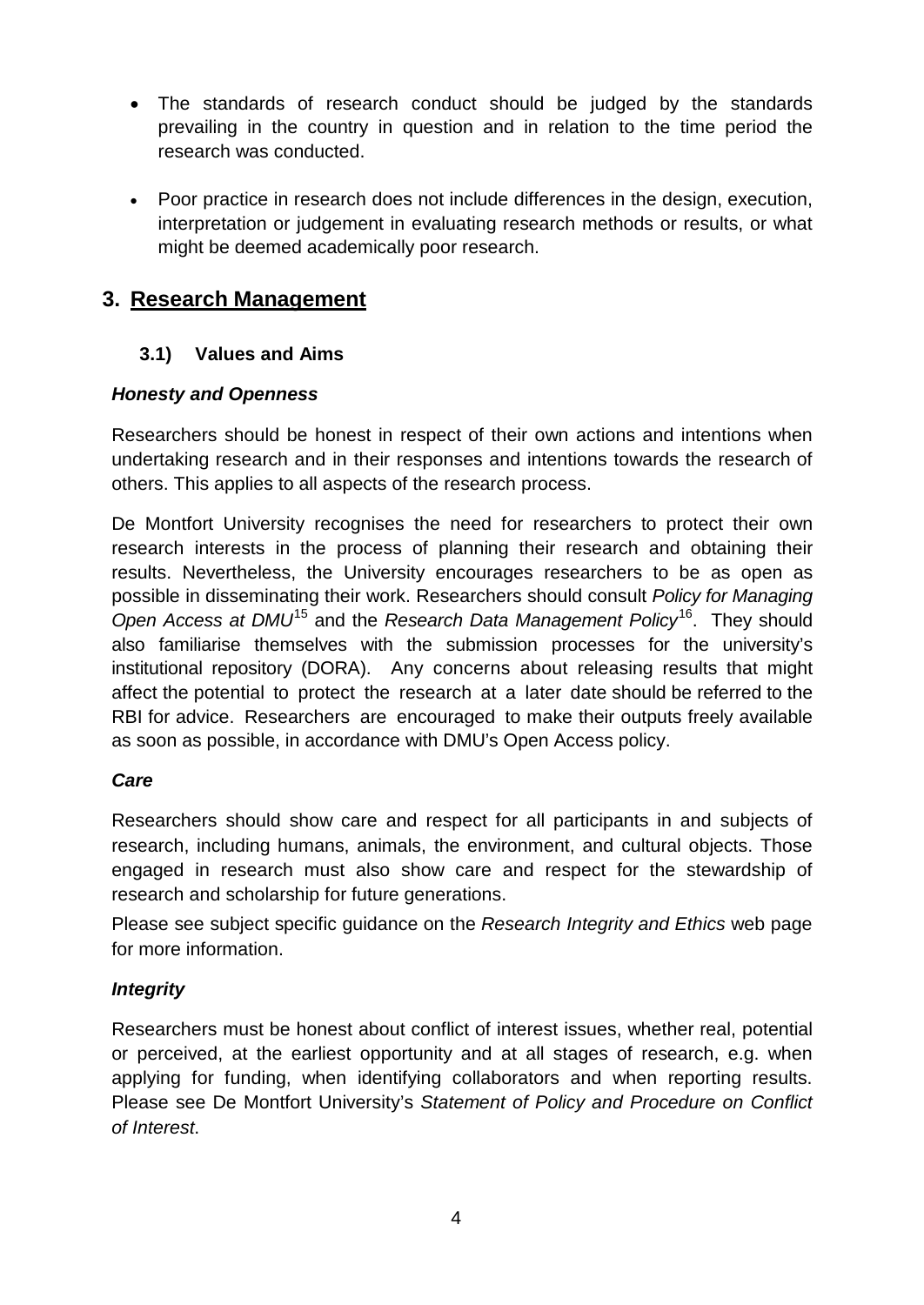## *Accountability*

Researchers must ensure that the research that they are undertaking is consistent with the terms and conditions covered by agreements between the University and external funders, and with the University's *Financial Regulations* (in particular point 21 relating to *Research Grants and Contracts* and the *Anti-Fraud Policy*) [17](#page-12-16). This includes, but is not restricted to, ensuring that the research programme carried out is as defined in the original proposal to the funder, unless amendments have been agreed in writing; that all finance is used solely for the research purpose for which it was intended; that reports are both accurate and produced on time; and that conditions relating to publication and ownership of Intellectual Property are adhered to.

#### **3.2) Obligations**

Researchers must comply with all applicable laws and statutes relevant to the conduct of research including, but not limited to, the Human Rights Act 1998, the Data Protection Act 1998, the Freedom of Information Act 2005, the Human Tissue Act 2004, the Mental Capacity Act 2005, the Safeguarding Vulnerable Groups Act 2006, the Medicines for Human Use (Clinical Trials) Regulations 2004, the Animals (Scientific Procedures) Act 1986, and the Counter-Terrorism and Security Act 2015.

# **4. Responsibilities**

#### **4.1) Research Environment**

The University is responsible for creating a research environment that develops good research practice and supports a culture of research integrity and ethics. This includes supporting researchers to understand and act according to expected standards, making guidelines and policies easily available and having procedures in place to ensure that research is conducted in compliance with the *Concordat to Support Research Integrity*. De Montfort University continuously works toward providing comprehensive training and development on good research practice as well as having appropriate arrangements in place through which researchers can access advice and guidance on ethical, legal and professional obligations and standards.

## **4.2) Leadership**

Within the University it is the responsibility of the Deputy Vice-Chancellor, Pro Vice-Chancellor (Research and Innovation), the Heads of School, Department and the Faculty Heads of Research and Innovation, Faculty Heads of Research Students, Deans, Heads of Schools, Heads of Research Groups, Director of the Graduate School, and the leaders of Research Groups and Centres to ensure the environment of good research practice is created and maintained. The Principal Investigator is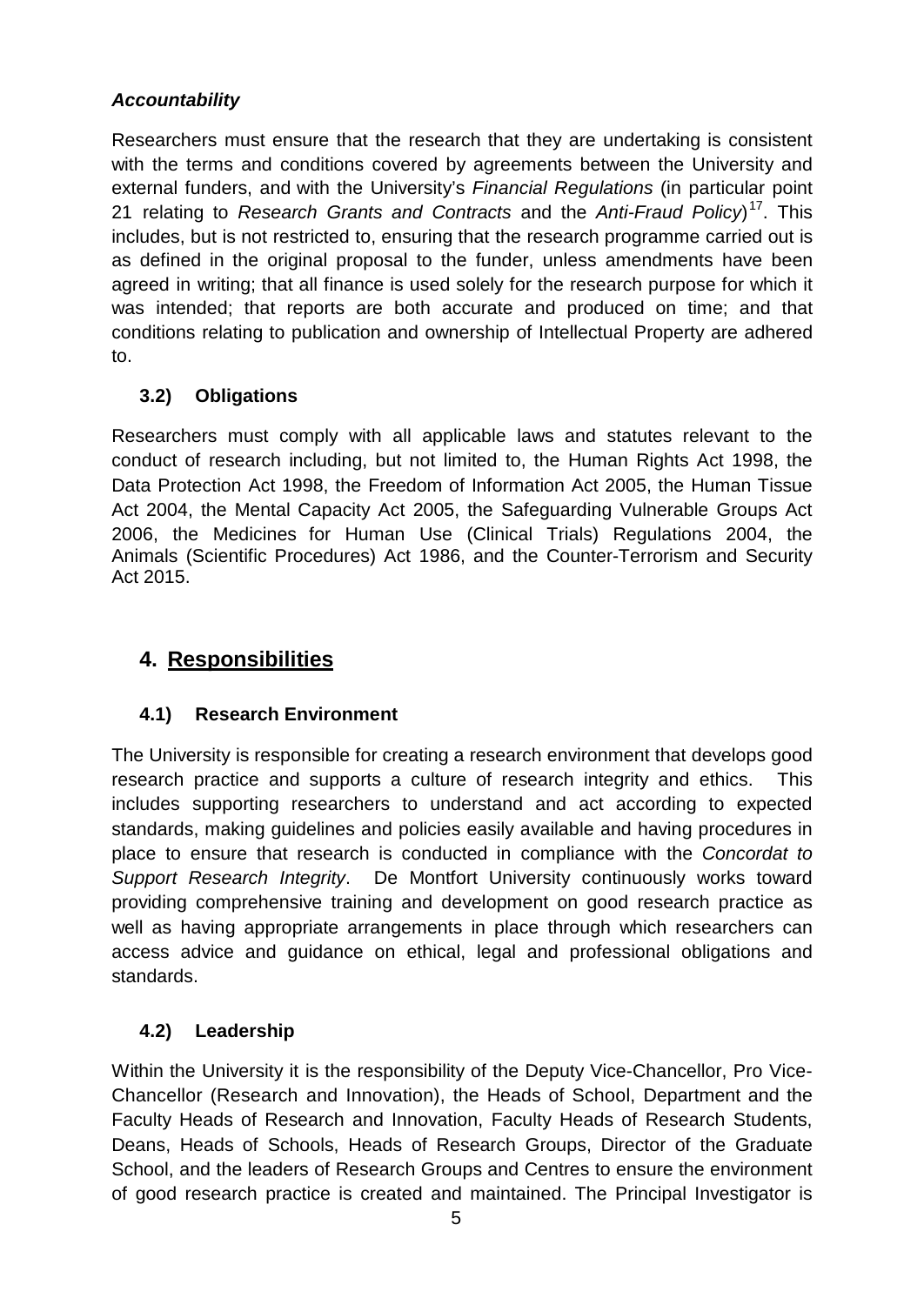primarily responsible for maintaining good research practice throughout a project.

## **4.3) New Researchers**

## **4.3.1** *The Needs of New Researchers*

Researchers who are new to the academic community may face particular difficulties in maintaining good practice. Responsibility for ensuring that new researchers understand good research practice lies with all members of the community, but particularly with the relevant department and faculty, and the Graduate School.

All researchers should receive good supervision appropriate to their experience. Researchers should not be put under unwarranted pressure to produce results. New researchers in particular should receive appropriate training.

More details on issues relating to new researchers and postgraduate students can be found in the *Code of Practice for Research Degree Students* and the *Research Degree Regulations* (in particular 4.8 c relating to student responsibilities).

#### **4.3.2** *Supervisors*

To ensure that all research, especially that undertaken by new researchers, is in accordance with best practice, supervisors must undertake appropriate training. DMU academic colleagues who wish to act as supervisors for research degree students are required to complete the University's Certificate in Research Supervision course on good practice and student monitoring. This requires attendance at three sessions and must be updated every three years. See *Professional Development Activities[18](#page-12-17)* web page for more information.

# **5. Designing Research**

## **5.1) Ethical Guidelines**

All research must be designed and carried out with the necessary ethical approval and review. The overriding principle must be that no harm should be caused by the research investigation or the dissemination of its results. More details on the University Research Ethics policies and processes can be found within the *Faculty Review Guidance Notes* and *Forms.*

Before research begins Lead Researchers / Principal Investigators should make all those involved in the research aware of the relevant legal and ethical requirements, appropriate methods of record keeping, data management, including storage and disposal relevant to the discipline, and the importance of recognising and reporting unforeseen results or incidents.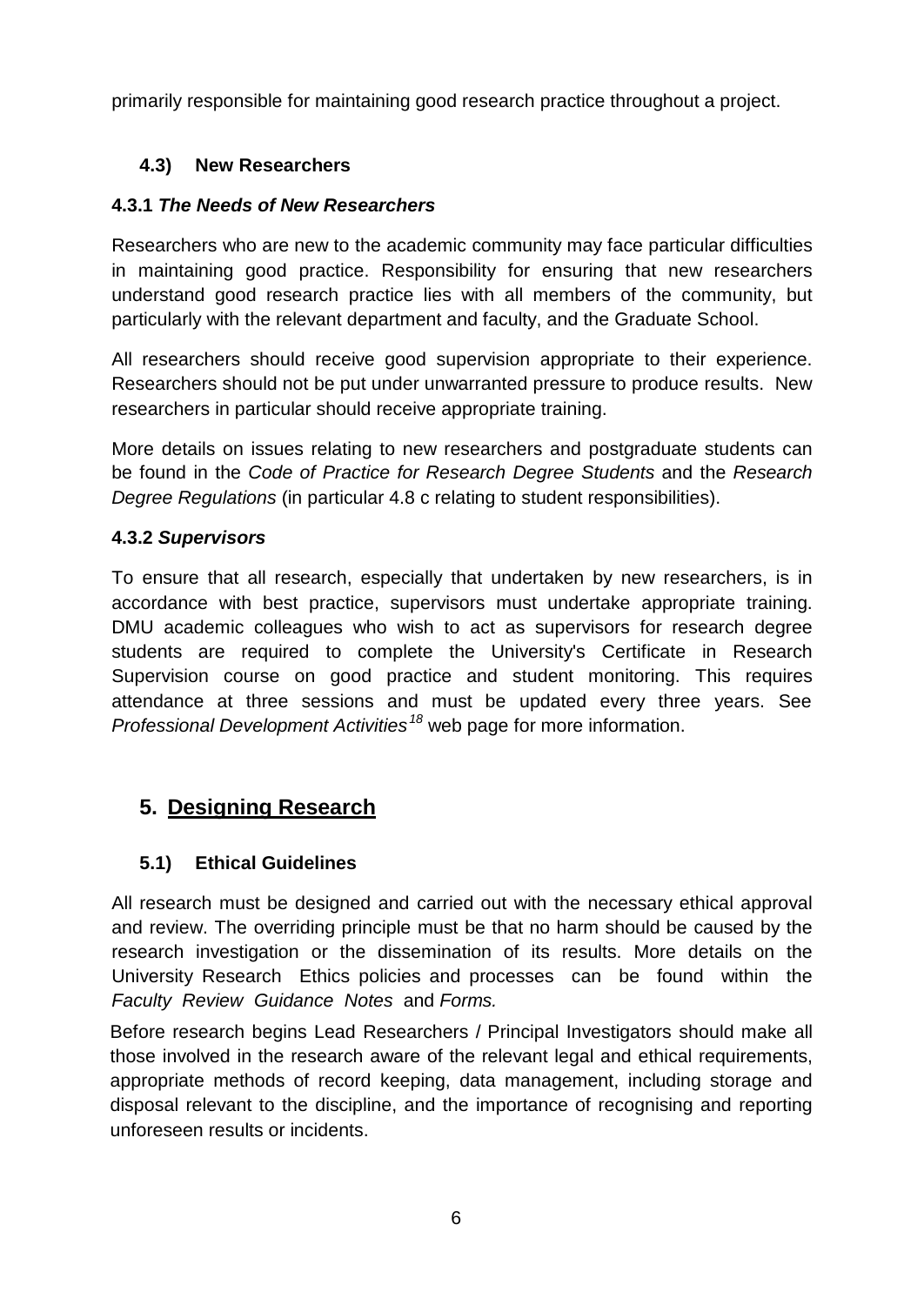## **5.2) Collaborations**

In the instance of a research project that is based on collaboration with other countries and organisations, researchers based in the UK should comply with the legal and ethical requirements existing in the UK and in the countries where the research is conducted. Similarly, organisations and researchers based abroad who participate in UK-hosted research projects should comply with the legal and ethical requirements existing in the UK as well as those of their own country.

# **5.3) Health and Safety**

Where appropriate, researchers, with the support of the University, should conduct a risk assessment of the planned study to determine whether or not there will be any potential risks to the organisation, the research, or the health, safety and well-being of researchers and research participants; and to ascertain what legal requirements are governing the research.

All research must be designed in accordance with the University's health and safety procedures. Details of these can be found in the new *Health and Safety Policies[19](#page-12-18)* and the *Code of Conduct for DMU Staff*.

# **6. Conducting Research**

# **6.1) Research Involving Humans and Animals**

In addition to designing research in accordance with ethical guidelines and health and safety policies, special care must be taken to ensure that research projects that include human participants or animals comply with the highest standards of research conduct:

- Research involving human participants, human material or personal data must comply with all legal and ethical requirements and any other applicable guidelines. Appropriate care should be taken when research projects involve: vulnerable groups, such as the very old, children or those with mental illness; and covert studies or other forms of research which do not involve full disclosure to participants. The dignity, rights, safety and well-being of participants must be the primary consideration in any research study. Research should be initiated and continued only if the anticipated benefits justify the risks involved.
- Research involving animals must adhere to all legal and ethical requirements and other applicable guidelines. The opportunities for reduction, replacement and refinement of research involving animals in research projects must always be considered.

For specific subject guidelines on research involving humans and animals see the *Research Integrity and Ethics* web page.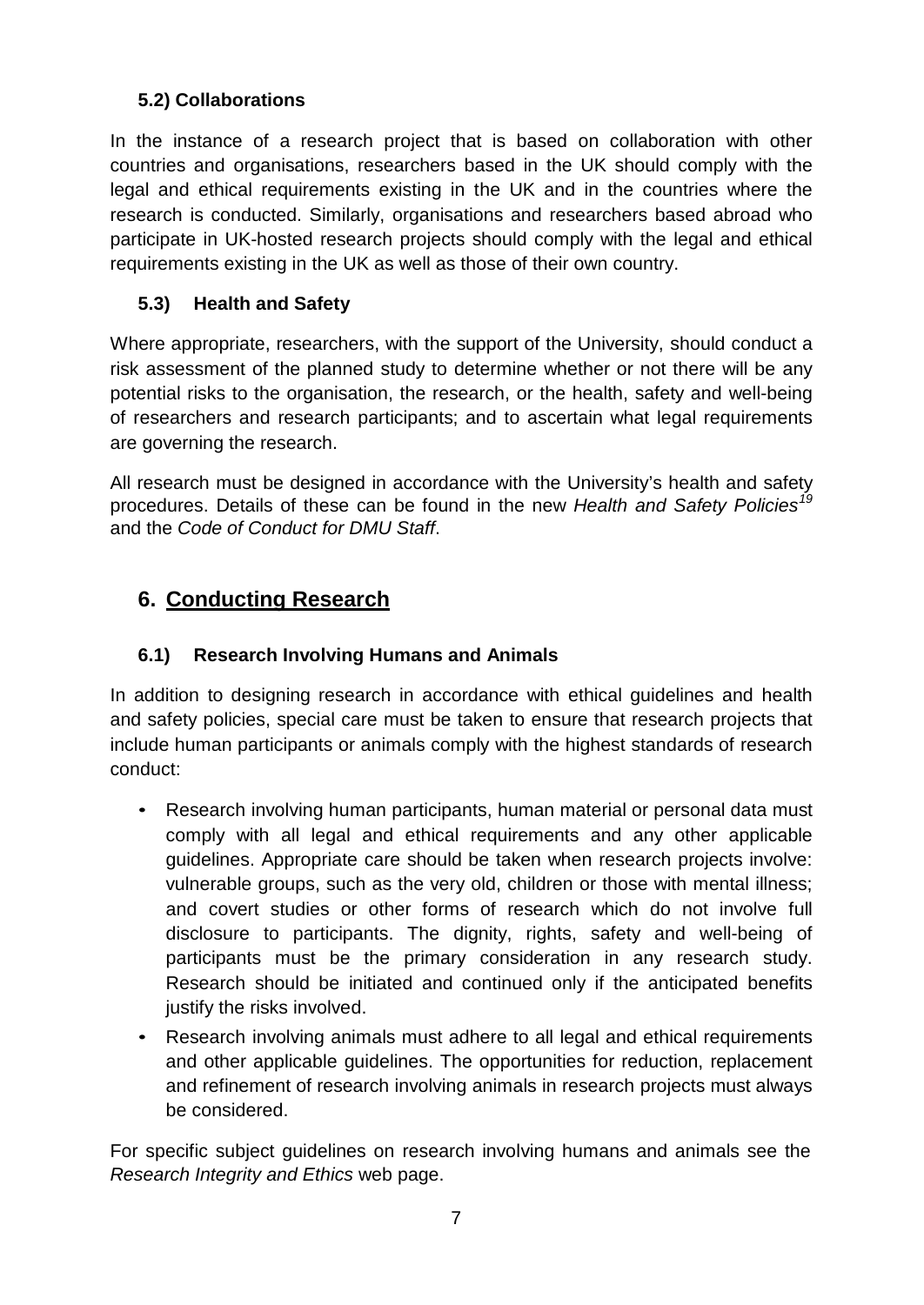# **7. Documenting and Disseminating Results**

## **7.1) Critical Approach**

Researchers should always be prepared to question the outcomes of their research. The University expects all research results to be checked before being made public. It is important that research ideas can be challenged and tested once published.

## **7.2) Research Data**

The University and researchers should comply with all legal, ethical, funding body, and organisational requirements for the collection, use and storage of data, especially personal data, where particular attention should be paid to the requirements of data protection legislation. They should also maintain confidentiality where undertakings have been made to third parties or to protect intellectual property rights. The University and researchers should ensure that research data relating to publications is available for discussion with other researchers, subject to any existing agreements on confidentiality.

Where applicable, researchers should also ensure they comply with terms and conditions set by external funders and any contractual obligations to outside parties relating to data management.

Data should be retained by the University for a minimum of 5 years following publication of the research (10 years in the case of EPSRC-funded data-sets). It should be kept in a form that would enable retrieval by a third party, subject to limitations imposed by legislation and general principles of confidentiality.

Any subject-specific requirements for the retention of data must be complied with; for example, certain disciplines, such as health and biomedicine, may require research data to be retained for a considerably longer period.

If research data is to be deleted or destroyed, either because its agreed period of retention has expired or for legal or ethical reasons, it should be done so in accordance with all legal, ethical, research funder and organisational requirements and with particular concern for confidentiality and security.

Researchers should consider how data will be gathered, analysed and managed, and how and in what form relevant data will eventually be made available to others, at an early stage of the design of the project. Researchers should collect data accurately, efficiently and according to the agreed design of the research project, and ensure that it is stored in a secure and accessible form.

Further information on De Montfort University's policy on using data in research can be found in the *Research Records Retention Policy[20](#page-12-19)*. The University is working on a *Research Data Management Policy* which will be published shortly.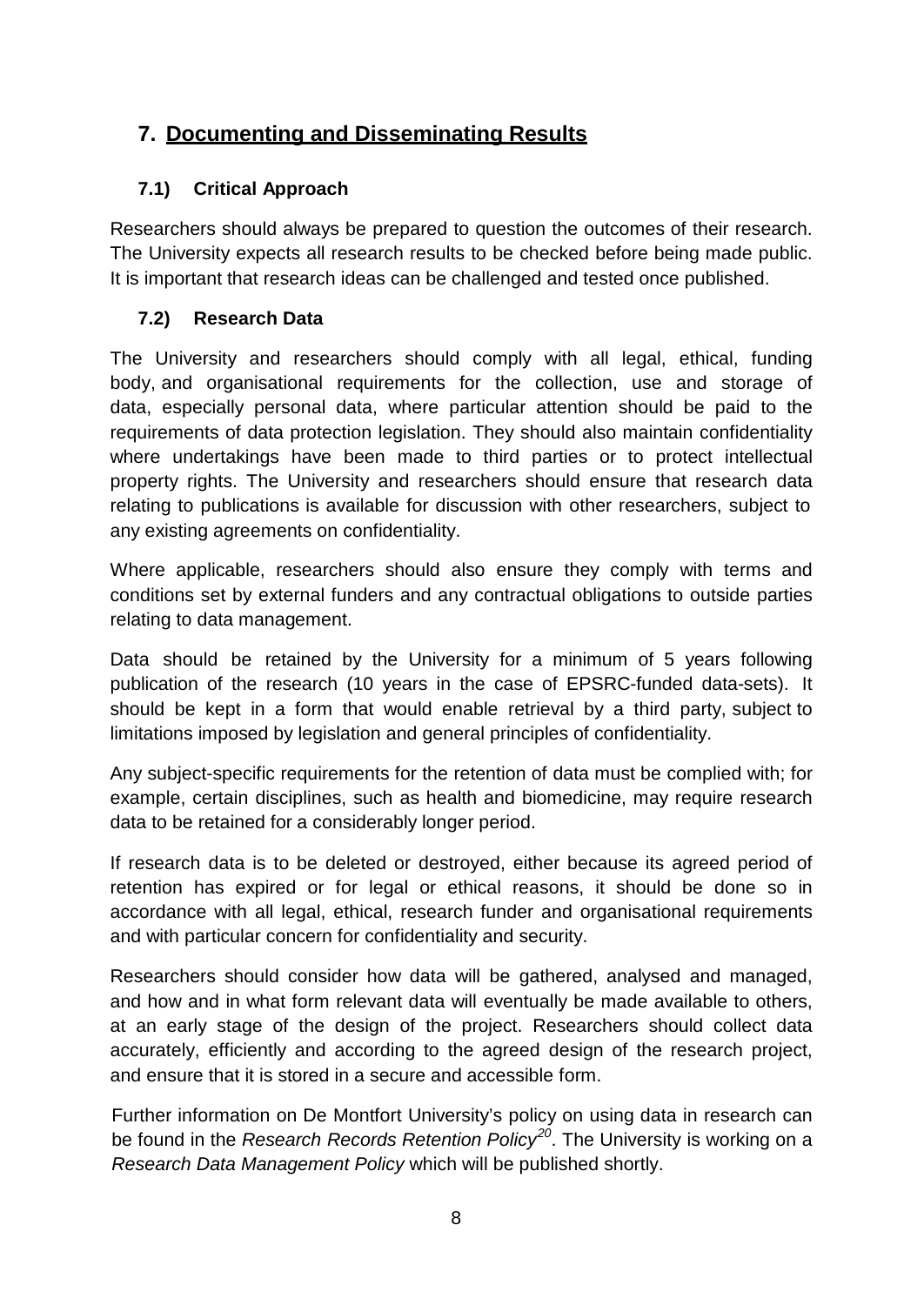## **7.3) Publishing**

## **7.3.1) Authorship**

The issue of authorship is important in the context of good research practice, and the University expects the matter to be taken seriously. The University expects anyone listed as an author on a paper to accept personal responsibility for ensuring that they are familiar with the contents of the paper. The COPE (Committee on Publication Ethics) report on *How to handle authorship disputes: a guide for new researchers[21](#page-12-20)* can be found in the appendix of this document. It is a useful reference point for all those publishing research.

It is advisable to address publication and authorship issues at an early stage of the project, and to document agreed decisions. PIs must ensure that where appropriate all researchers have the opportunity to contribute to the publication process.

Researchers should clearly acknowledge all sources used in their research and seek permission from any individuals if a significant amount of their work has been used in the publication.

Researchers should be aware of the issues regarding text recycling, otherwise known as self-plagiarism. 'Text recycling, also known as self-plagiarism, occurs when sections of the same text appear (usually un-attributed) in more than one of an author's own publications' (*How to Deal with Text Recycling[22](#page-12-21)*, COPE). A full discussion of what constitutes text recycling can be found in the COPE guidelines cited here.

## **7.3.2) Publishing Conduct**

In order to ensure a high standard of publication, researchers should, where appropriate, submit their work for peer review prior to publication.

Researchers should adhere to any conditions set by funding or other bodies regarding making their research and findings open access within a specified period. They should familiarise themselves with DMU's *Policy for Managing Open Access at DMU* and *Research Data Management Policy*.

Researchers should declare any potential or actual conflicts of interest in relation to their research when reporting their findings at meetings or in publications. Please see the University's *Statement of Policy and Procedure on Conflict of Interest*.

The University and researchers should accept their duty to publish and disseminate research in a manner that reports the research and all the findings of the research accurately and without selection that could be misleading. If an error is found that diminishes the worth of the published results, the researcher should discuss the matter with the lead researcher and notify any co-authors. A correction should be published as soon as possible setting out the basis of the reservation. Where the findings are found to be in serious doubt, a retraction should be published speedily. For further details on retractions and corrections please see UKRIO's new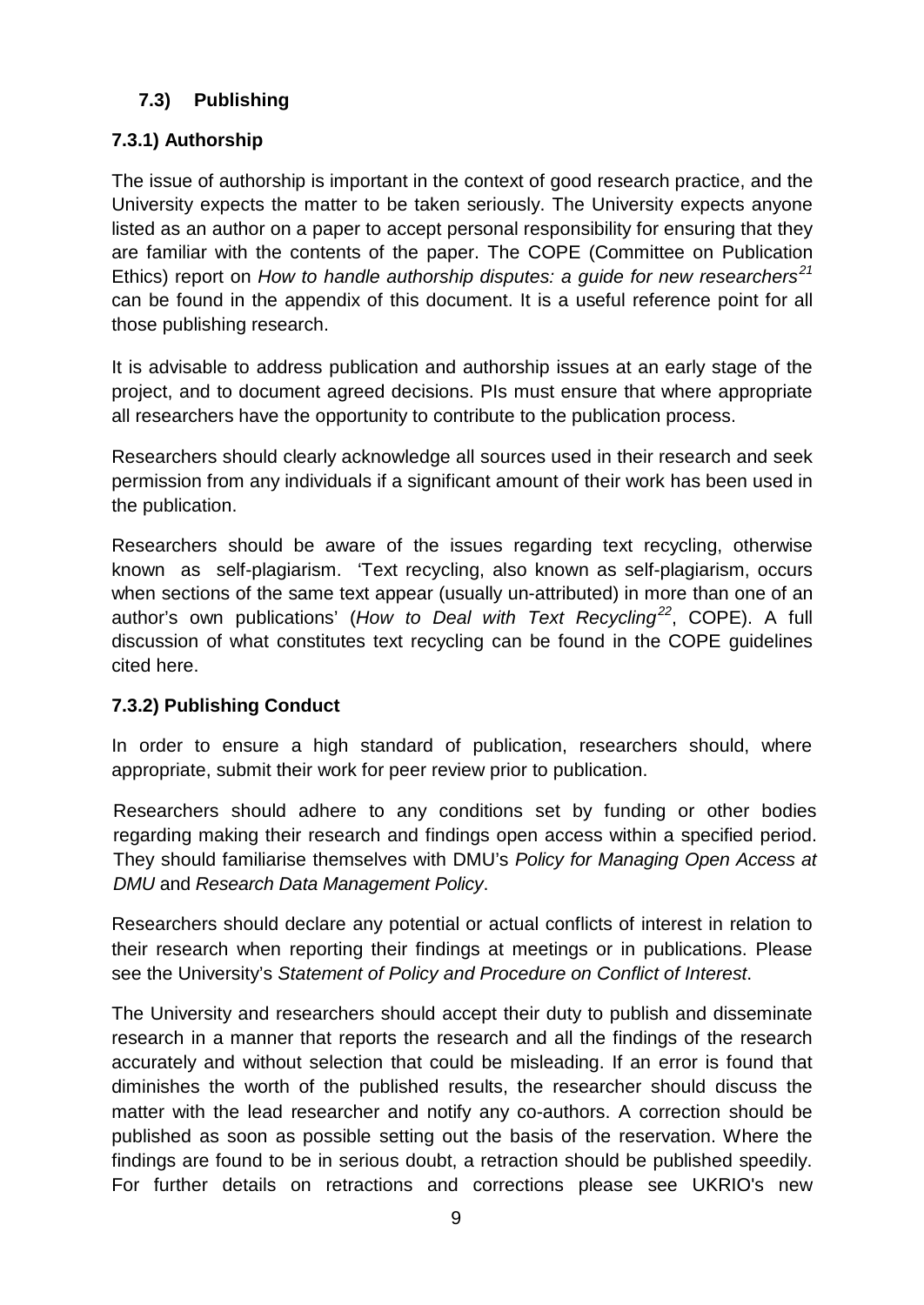guidance.<sup>[23](#page-12-22)</sup>

Where applicable, the University should ensure that sponsors and funders of research: respect the duty of researchers to publish their research and the findings of their research; do not discourage or suppress appropriate publication or dissemination; and do not attempt to influence the presentation or interpretation of findings inappropriately.

Researchers should also be aware of the University policy on political neutrality which can be found in the *Code of Conduct for DMU Staff*.

#### **7.4) Intellectual Property**

The University recognises there are instances where the potential for exploiting intellectual property (IP) generated by research is important both to improve economic competitiveness and to generate revenue. The potential to exploit IP should be considered at the application and contract stages and certainly before data are submitted for publication or presented in any other public forum including the internet. Assistance and advice with these matters, including confidentiality and collaboration agreements, can be found via DMU's Legal Services<sup>[24](#page-12-23)</sup>, and through ProspectI $P^{25}$  $P^{25}$  $P^{25}$ , located in the Innovation Centre.

## **8. Research Misconduct**

#### **8.1) Definition**

The definition of unacceptable research conduct is based on the *Concordat to Support Research Integrity* and the *RCUK Policy and Guidelines on Governance of Good Research Conduct.*

The definition includes, but is not limited to, the following:

#### **Fabrication**

This comprises the creation of false data or other aspects of research, including documentation and participant consent.

#### **Falsification**

This comprises the inappropriate manipulation and/or selection of data, imagery and/or consents.

#### **Plagiarism**

This comprises the misappropriation or use of others' ideas, intellectual property or work (written or otherwise), without acknowledgement or permission.

**Misrepresentation**, including: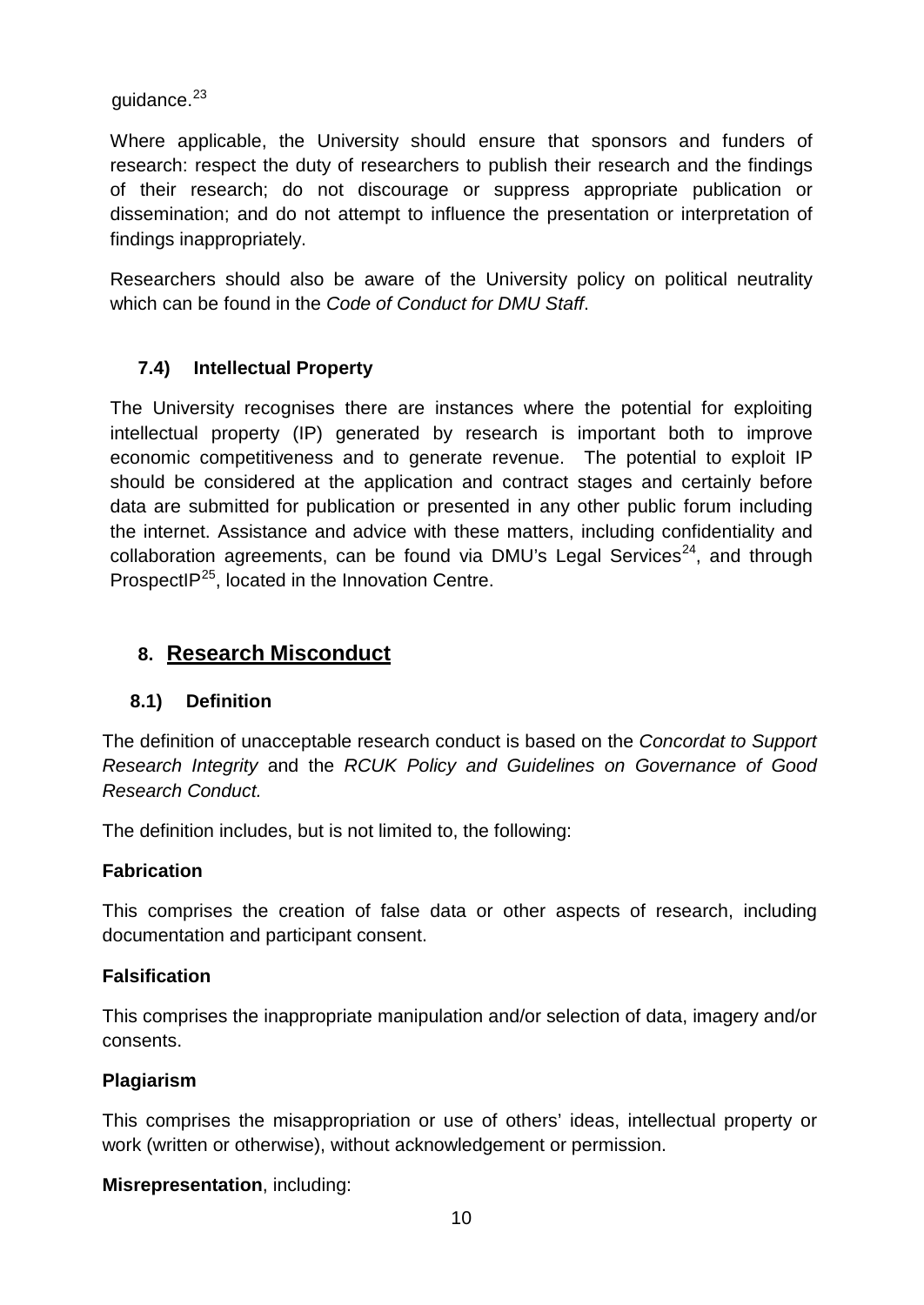- Misrepresentation of data, for example suppression of relevant findings and/or data, or knowingly, recklessly or by gross negligence, presenting a flawed interpretation of data
- Undisclosed duplication of publication, including undisclosed duplicate submission of manuscripts for publication
- Misrepresentation of interests, including failure to declare material interests either of the researcher or of the funders of the research
- Misrepresentation of qualifications and/or experience, including claiming or implying qualifications or experience which are not held
- Misrepresentation of involvement, such as inappropriate claims to authorship and/or attribution of work where there has been no significant contribution, or the denial of authorship where an author has made a significant contribution

**Breach of duty of care**, whether deliberately, recklessly or by gross negligence:

- Disclosing improperly the identity of individuals or groups involved in research without their consent, or other breach of confidentiality;
- Placing any of those involved in research in danger, whether as subjects, participants or associated individuals, without their prior consent, and without appropriate safeguards even with consent; this includes reputational danger where that can be anticipated
- Not taking all reasonable care to ensure that the risks and dangers, the broad objectives and the sponsors of the research are known to participants or their legal representatives, to ensure appropriate informed consent is obtained properly, explicitly and transparently
- Not observing legal and reasonable ethical requirements or obligations of care for animal subjects, human organs or tissue used in research, or for the protection of the environment
- Improper conduct in peer review of research proposals or results (including manuscript submitted for publication); this includes failure to disclose conflicts of interest; inadequate disclosure of clearly limited competence; misappropriation of the content of material; and breach of confidentiality or abuse of material provided in confidence for peer review purposes

## **Improper dealing with allegations of misconduct**:

- Failing to address possible infringements including attempts to cover up misconduct or reprisals against whistle-blowers
- Failing to deal appropriately with malicious allegations, which should be handled formally as breaches of good conduct.

# **8.2) Investigation Procedure and Points of Contact**

Allegations of research misconduct will be investigated to ascertain if any misconduct has occurred. The process for doing so is outlined in the *Misconduct in Research – Investigation Procedure[26.](#page-12-25)* This procedure is compliant with the principles outlined by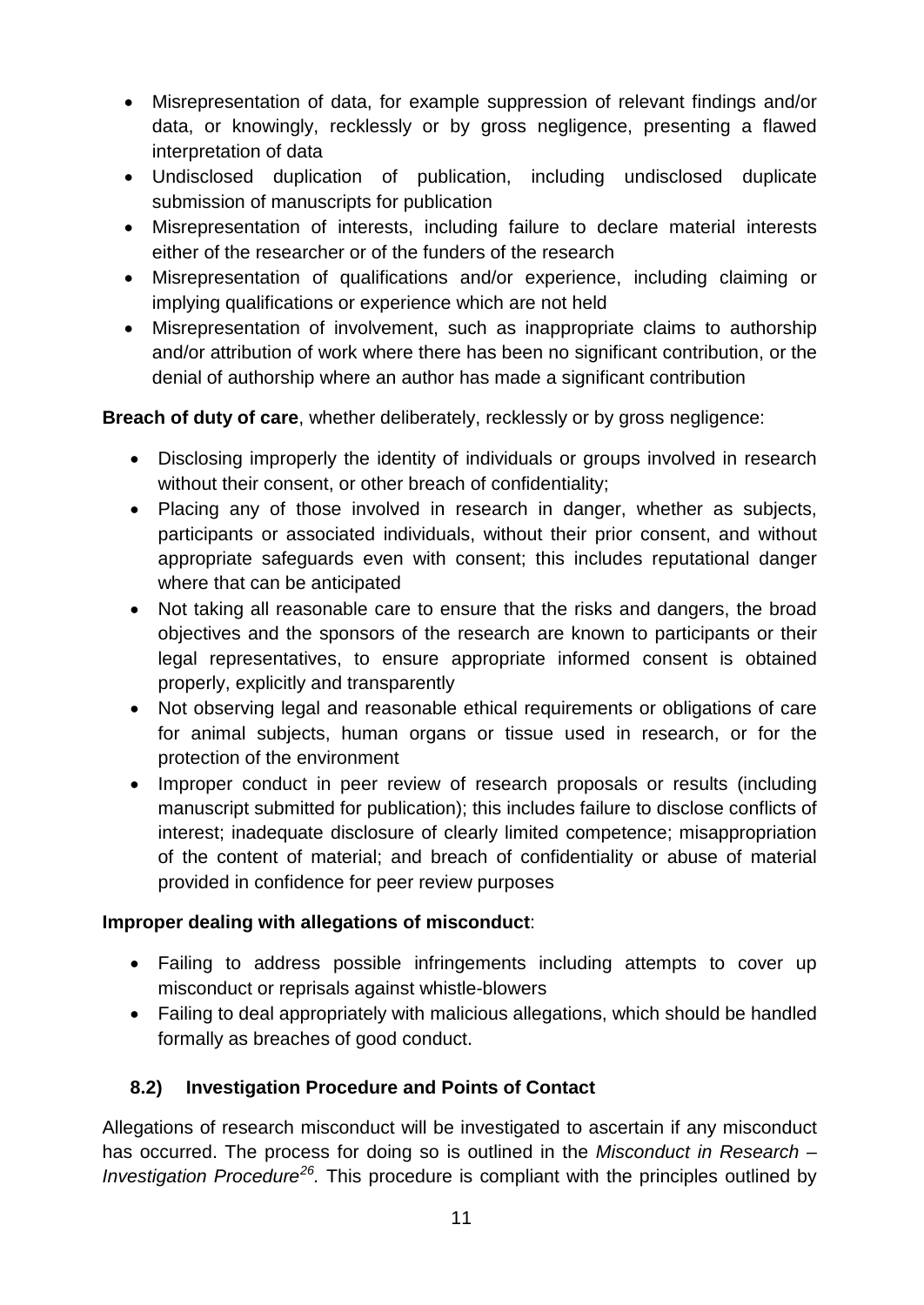the *Concordat to Support Research Integrity,* and it sets out a process to enable all allegations of research misconduct to be investigated thoroughly, fairly and efficiently, and with due care and sensitivity.

Any member of the University who has concerns about research conduct may discuss these matters in confidence with Director of the Graduate School. Any member of the University who genuinely believes that an act of research misconduct has occurred or is occurring should submit their concerns to the Deputy Vice-Chancellor in writing where possible, accompanied by any supporting evidence that is available. The University takes seriously any allegation of research misconduct and will investigate any such allegations in accordance with the appropriate stage(s) of the procedure.

#### **In formulating these guidelines, the University has been informed by:**

- Code of Good Practice in Research, University of Glasgow
- Research Governance and Integrity Policy, University of Bristol
- Guidelines on Good Practice in Research, University of East Anglia
- The Universities UK Concordat to Support Research Integrity
- Code of Practice for Research, UK Research Integrity Office
- RCUK Policy and Guidelines on Governance of Good Research

 $1$  The Universities UK Concordat to Support Research Integrity (2012): [http://www.universitiesuk.ac.uk/highereducation/Documents/2012/TheConcordatToS](http://www.universitiesuk.ac.uk/highereducation/Documents/2012/TheConcordatToS%20upportResearchIntegrity.pdf)  [upportResearchIntegrity.pdf](http://www.universitiesuk.ac.uk/highereducation/Documents/2012/TheConcordatToS%20upportResearchIntegrity.pdf) -

<sup>&</sup>lt;sup>2</sup> Code of Conduct for DMU Staff (2013): [http://www.dmu.ac.uk/documents/dmu-](http://www.dmu.ac.uk/documents/dmu-%20staff/pod/people-management-handbook/codeofconductfinal.pdf) staff/pod/people[management-handbook/codeofconductfinal.pdf](http://www.dmu.ac.uk/documents/dmu-%20staff/pod/people-management-handbook/codeofconductfinal.pdf)<br><sup>3</sup> Disciplinary Procedure for Academic/Teaching Staff in Higher Education (1999[\) http://www.dmu.ac.uk/dmu-](http://www.dmu.ac.uk/dmu-staff/people-and-organisational-development/people-%20management-handbook/working-for-dmu/performance-improvement-and-staff-%20conduct/disciplinary-procedure---academic-staff.aspx)

staff/people-and-organisational-development/people- [management-handbook/working-for-dmu/performance](http://www.dmu.ac.uk/dmu-staff/people-and-organisational-development/people-%20management-handbook/working-for-dmu/performance-improvement-and-staff-%20conduct/disciplinary-procedure---academic-staff.aspx)improvement-and-staff- conduct/disciplinary-procedure---academic-staff.aspx<br><sup>4</sup> Ethical Approval Faculty Navigation Page: [http://www.dmu.ac.uk/research/ethics-](http://www.dmu.ac.uk/research/ethics-%20and-governance/faculty-specific-procedures/faculty-specific-procedures.aspx) and-governance/faculty-

[specific-procedures/faculty-specific-procedures.aspx](http://www.dmu.ac.uk/research/ethics-%20and-governance/faculty-specific-procedures/faculty-specific-procedures.aspx)<br><sup>5</sup> General Student Regulations (Chapter 2 Student Discipline): <u>http://www.dmu.ac.uk/documents/about-dmu-</u>

documents/quality-management-and- [policy/students/student-regulations-2012-2013/chapter-2-2012-2013.pdf](http://www.dmu.ac.uk/documents/about-dmu-documents/quality-management-and-%20policy/students/student-regulations-2012-2013/chapter-2-2012-2013.pdf)<br>
<sup>6</sup> Code of Practice for Research Degree Students http://www.dmu.ac.uk/documents/research-<br>
documents/graduate-school

<sup>&</sup>lt;sup>7</sup> Research Degree Regulations (2013): [http://www.dmu.ac.uk/research/graduate-](http://www.dmu.ac.uk/research/graduate-%20school/current-research-students/code-of-practice/research-degree-regulations.aspx)school/current-research-<br>students/code-of-practice/research-degree-regulations.aspx

<sup>&</sup>lt;sup>8</sup> Public Interest Disclosure (Whistle-blowing) Policy (2013): http://www.dmu.ac.uk/documents/dmu-<br>staff/pod/people-management-handbook/publicinterestdisclosureactwhistleblowingpolicy-november2013.pdf

Statement of Policy and Procedure on Conflict of Interest[: http://www.dmu.ac.uk/documents/dmu-](http://www.dmu.ac.uk/documents/dmu-staff/pod/people-management-%20handbook/conflictofinterestpolicyv6final.pdf)

staff/pod/people-management- [handbook/conflictofinterestpolicyv6final.pdf](http://www.dmu.ac.uk/documents/dmu-staff/pod/people-management-%20handbook/conflictofinterestpolicyv6final.pdf)<br>
<sup>10</sup> Research Records Retention Policy (2007): http://www.dmu.ac.uk/documents/about-dmu-documents/quality-<br>
management-and-policy/records-managemen

 $\frac{1}{11}$  Research Integrity and Ethics Web Page: [http://www.dmu.ac.uk/research/ethics-](http://www.dmu.ac.uk/research/ethics-%20and-governance/research-integrity-and-ethics.aspx) and-governance/research-

[integrity-and-ethics.aspx](http://www.dmu.ac.uk/research/ethics-%20and-governance/research-integrity-and-ethics.aspx)<br><sup>12</sup> RBI Web Page: [http://www.dmu.ac.uk/research/research-support/research-](http://www.dmu.ac.uk/research/research-support/research-%20business-and-innovation-directorate/research-business-and-innovation.aspx) business-and-innovation-<br>directorate/research-business-and-innovation.aspx

<sup>&</sup>lt;sup>13</sup> Frascati Manual (2002): [http://www.tubitak.gov.tr/tubitak\\_content\\_files/BTYPD/kilavuzlar/Frascati.pdf](http://www.tubitak.gov.tr/tubitak_content_files/BTYPD/kilavuzlar/Frascati.pdf)<br><sup>14</sup> FWO<http://www.fwo.be/en/the-fwo/organisation/research-integrity/><br><sup>15</sup> Policy for Managing Open Access at DMU: